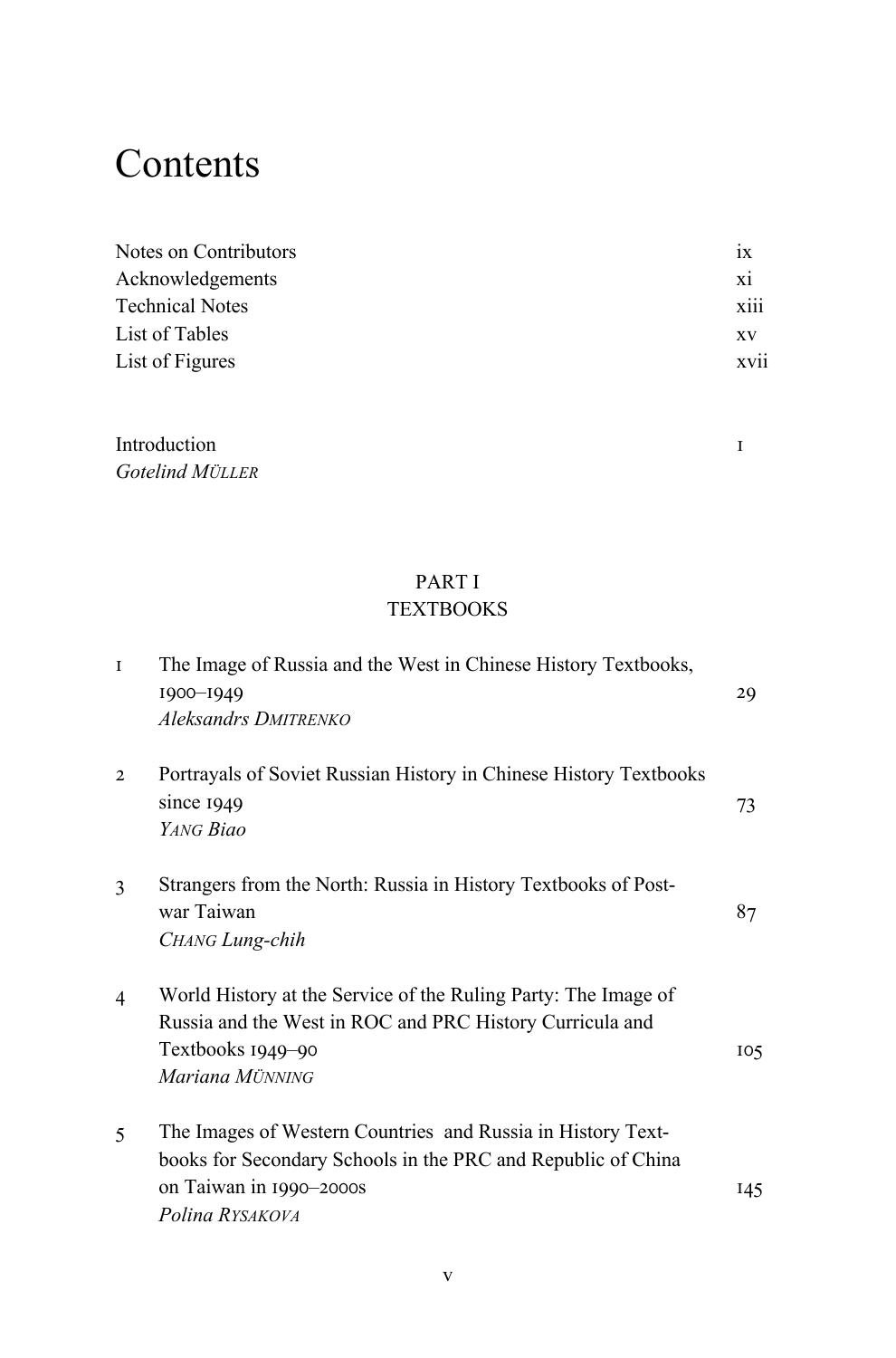## PART II **LITERATURE**

| 6 | Coming to Terms with Evil<br>Viatcheslay VETROV                                                                                               | 181 |
|---|-----------------------------------------------------------------------------------------------------------------------------------------------|-----|
| 7 | Russia as Master and Monster: Absorbing GOGOL's Madness and<br>the Chinese "Little Tradition" in the Prose of LU Xun<br>CHEN Hsiang-yin Sasha | 225 |
| 8 | Images of Russia in Chinese Literary Periodicals at the Beginning<br>of the 1930s: Nationalist Perspective<br>Alexey RODIONOV                 | 247 |
| 9 | Paradise Reloaded? Wang Meng's Public Private Memories of<br>Soviet Russia or the Art of Composing a Capriccio<br>Ylva MONSCHEIN              | 267 |

### **PART III**

#### VISUAL AND MATERIAL CULTURE

| IO.         | Foreigners and Foreign Realities on Traditional Chinese Woodblock<br>Prints of the Late 19th–Early 20th Centuries | 299 |
|-------------|-------------------------------------------------------------------------------------------------------------------|-----|
|             | Elena STAROVOITOVA                                                                                                |     |
| $_{\rm II}$ | Visual Perceptions of the West and Russia in Chinese Cartoon<br>Magazines of the 1930s<br>Mariia GULEVA           | 317 |
| 12          | Visual Images of the Soviet Union and the West in China<br>$(1950s - 1960s)$<br>Nikolay SAMOYLOV                  | 365 |
| 13          | "Reviving" the Russian Orthodox Church in Taiwan<br>CHIANG Min-chin Kav                                           | 389 |